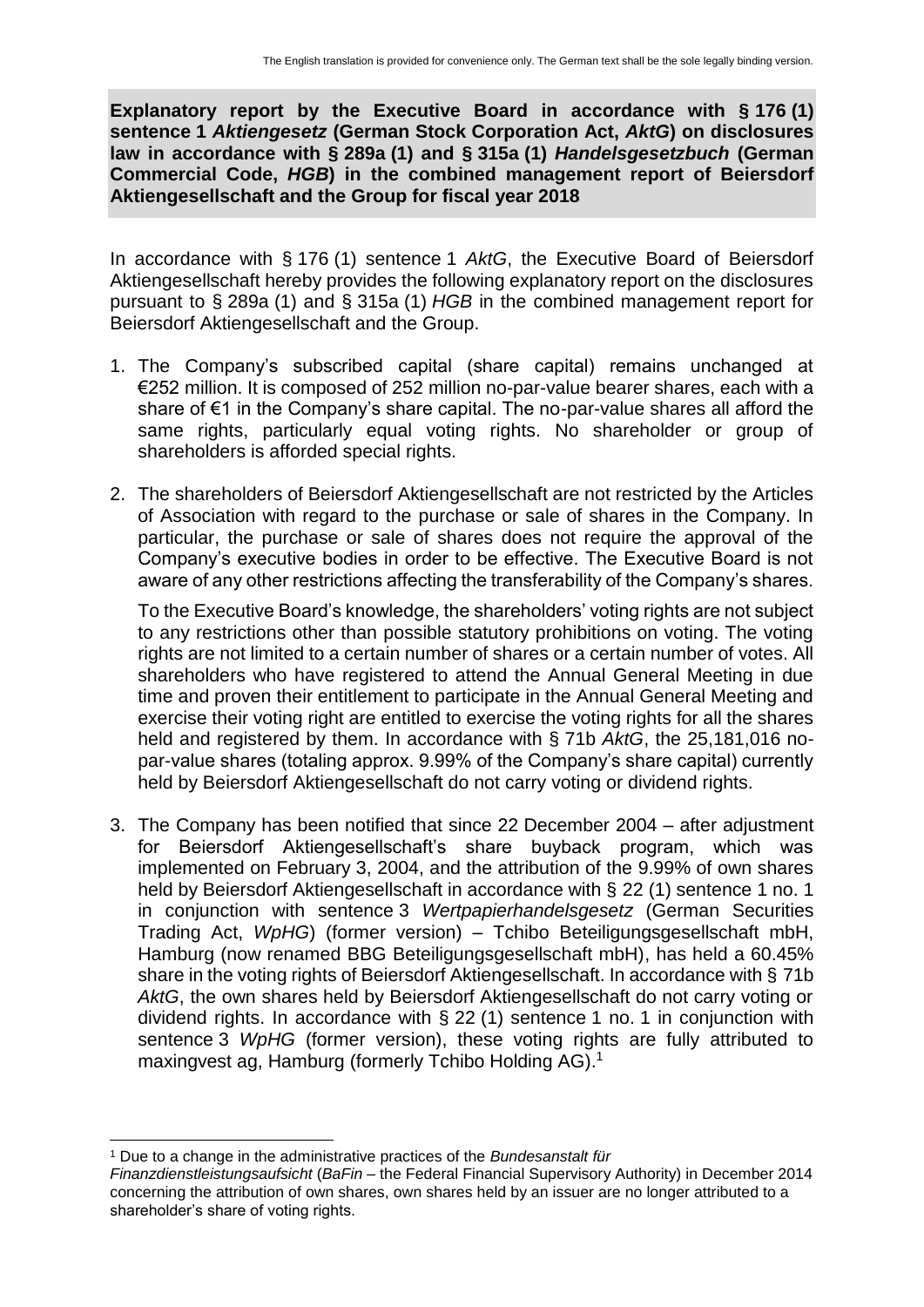The following individuals and companies disclosed that these voting rights were also fully attributable to them in accordance with § 22 (1) sentence 1 no. 1 in conjunction with sentence 3 *WpHG* (former version) as of March 30, 2004<sup>2</sup>:

- SPM Beteiligungs- und Verwaltungs GmbH, Norderstedt (now renamed S.P.M. Beteiligungs- und Verwaltungs GmbH with registered office in Hamburg)
- EH Real Grundstücksverwaltungsgesellschaft mbH, Norderstedt (now renamed E. H. Real Vermögensverwaltungs GmbH with registered office in Hamburg)
- Scintia Vermögensverwaltungs GmbH, Norderstedt (now with registered office in Hamburg)
- Trivium Vermögensverwaltungs GmbH, Norderstedt (now with registered office in Hamburg)
- Mr. Wolfgang Herz, Germany
- Max und Ingeburg Herz Stiftung, Norderstedt (now with registered office in Hamburg)
- Mr. Michael Herz, Germany

The Executive Board is not aware of any other direct or indirect interests in the share capital exceeding 10% of the voting rights.

- 4. The Company has not issued any shares with special rights conferring powers of control.
- 5. There are no interests held by employees in the share capital under which employees are unable to directly exercise their rights of control.
- 6. The members of the Executive Board are appointed and dismissed in accordance with § 84 and § 85 *AktG*, § 31 *Mitbestimmungsgesetz* (German Co-determination Act, *MitbestG*), and § 7 of the Articles of Association. Under these provisions, the Supervisory Board appoints the Executive Board members for a maximum term of five years. Members may be reappointed for periods of a maximum of five years in each case. In accordance with § 7 (1) of the Articles of Association, the Executive Board consists of at least three persons; apart from this provision, the Supervisory Board determines the number of members of the Executive Board. Under § 31 (2) *MitbestG*, a majority of at least two-thirds of the Supervisory Board members is required for the appointment of Executive Board members. If such a majority is not achieved, the Mediation Committee of the Supervisory Board shall, in accordance with § 31 (3) *MitbestG*, make a proposal for the appointment within one month of the Supervisory Board vote. The Supervisory Board then appoints the Executive Board members with a simple majority vote of its members. If no appointment is made under this procedure, a new vote takes place in accordance with § 31 (4) *MitbestG*, in which the Chairman of the Supervisory Board has two votes. The Supervisory Board may appoint an Executive Board member to chair the Executive Board in accordance with § 84 (2) *AktG* and § 7 (2) of the Articles of Association. In accordance with § 85 (1) *AktG*, an Executive Board member is appointed by the court in urgent cases at the request of one of the parties if the Executive Board is

 $\overline{a}$ <sup>2</sup> Due to a change in the administrative practices of the *Bundesanstalt für* 

*Finanzdienstleistungsaufsicht* (*BaFin* – the Federal Financial Supervisory Authority) in December 2014 concerning the attribution of own shares, own shares held by an issuer are no longer attributed to a shareholder's share of voting rights.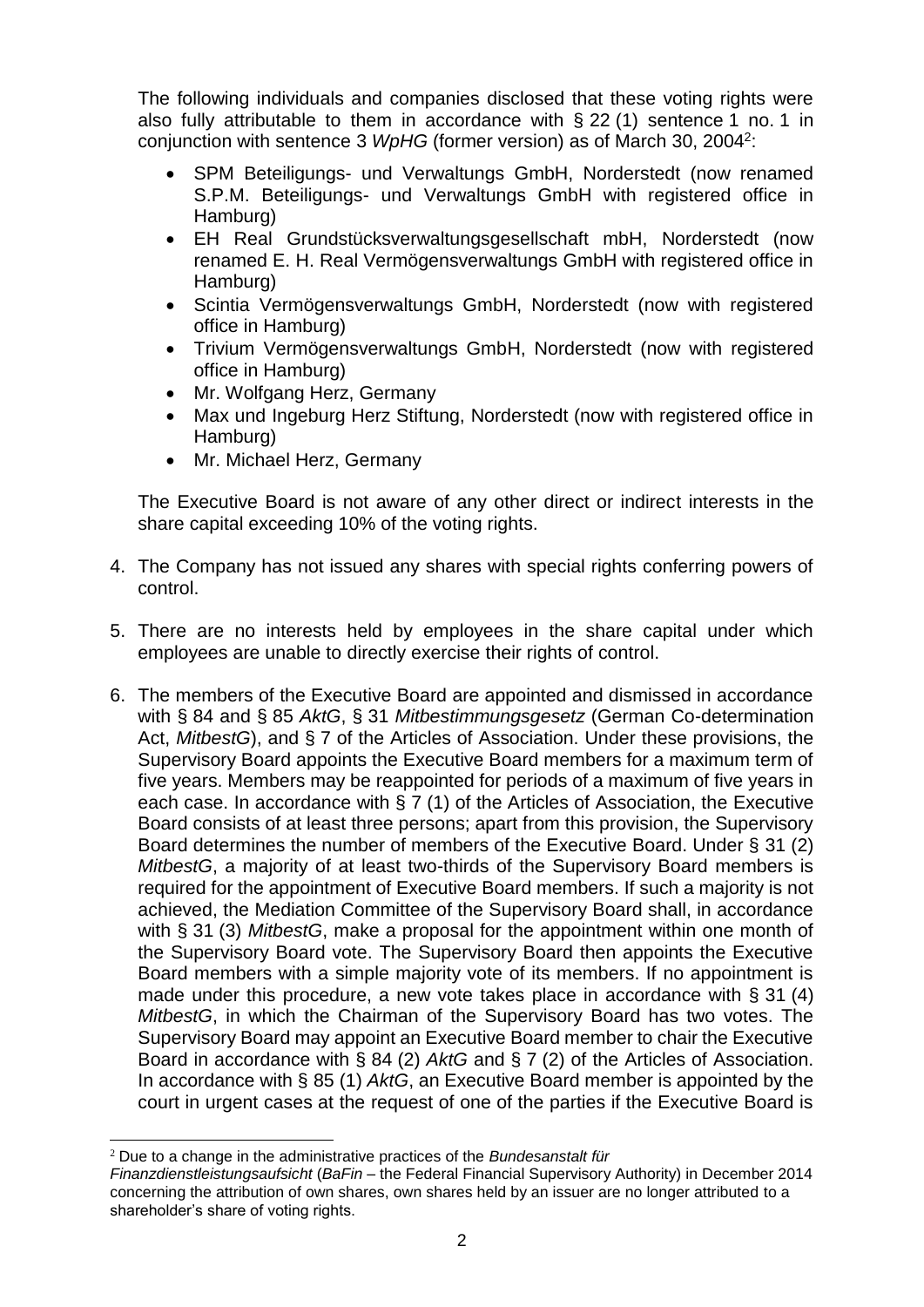short of a required member. The Supervisory Board may revoke the appointment of an Executive Board member or the Executive Board Chairman in accordance with § 84 (3) *AktG* for cause. In accordance with § 31 (5) *MitbestG*, the procedure described above for the appointment of Executive Board members also applies to the revocation of appointments to the Executive Board.

Amendments to the Articles of Association are made in accordance with §§ 179 and 133 *AktG* and § 16 of the Articles of Association. In accordance with the statutory provisions, this requires a resolution of the Annual General Meeting that must be resolved by a simple majority of the votes and a three-quarter majority of the share capital represented during the vote on the resolution. In accordance with § 181 (3) *AktG*, an amendment to the Articles of Association takes effect upon its entry in the commercial register. Under § 16 (1) of the Articles of Association, the Supervisory Board is authorized to resolve amendments and additions to the Articles of Association that concern the latter's wording only. Under § 5 (6) of the Articles of Association, the Supervisory Board is authorized in particular to amend and reformulate § 5 of the Articles of Association (Share Capital) following each utilization of authorized or contingent capital.

7. The Annual General Meeting on March 31, 2015, authorized the Executive Board to increase the share capital with the approval of the Supervisory Board in the period until March 30, 2020, by up to a total of €92 million by issuing new no-parvalue bearer shares on one or several occasions. This authorized capital may be utilized up to an amount of  $\epsilon$ 42 million of the share capital (Authorized Capital I) and up to a further amount of €25 million of the share capital (Authorized Capital II) against cash contributions, and up to a further amount of €25 million of the share capital (Authorized Capital III) against cash or non-cash contributions. The dividend rights for new shares may be determined differently to the provisions of § 60 (2) AktG.

Shareholders must be granted preemptive rights. However, the Executive Board is authorized, with the approval of the Supervisory Board, to disapply shareholders' preemptive rights in the following cases:

- (1) to eliminate fractions created as a result of capital increases against cash contributions (Authorized Capital I, II, III);
- (2) to the extent necessary to grant the holders/creditors of convertible bonds or bonds with warrants issued by Beiersdorf Aktiengesellschaft, or companies in which it holds a direct or indirect majority interest, rights to subscribe for new shares in the amount to which they would be entitled after exercising their conversion or option rights, or after fulfilling their conversion obligation (Authorized Capital I, II, III);
- (3) if the total amount of share capital attributable to the new shares for which preemptive rights are to be disapplied does not exceed 10% of the share capital existing at the time this authorization comes into effect or  $-$  in the event that this amount is lower – at the time the new shares are issued and the issue price of the new shares is not materially lower than the quoted market price of the existing listed shares at the time when the issue price is finalized, which should be as near as possible to the time the shares are placed. If, during the term of the authorized capital, other authorizations to issue or sell shares in the Company or to issue rights that enable or oblige the holder to subscribe for shares in the Company are exercised while disapplying preemptive rights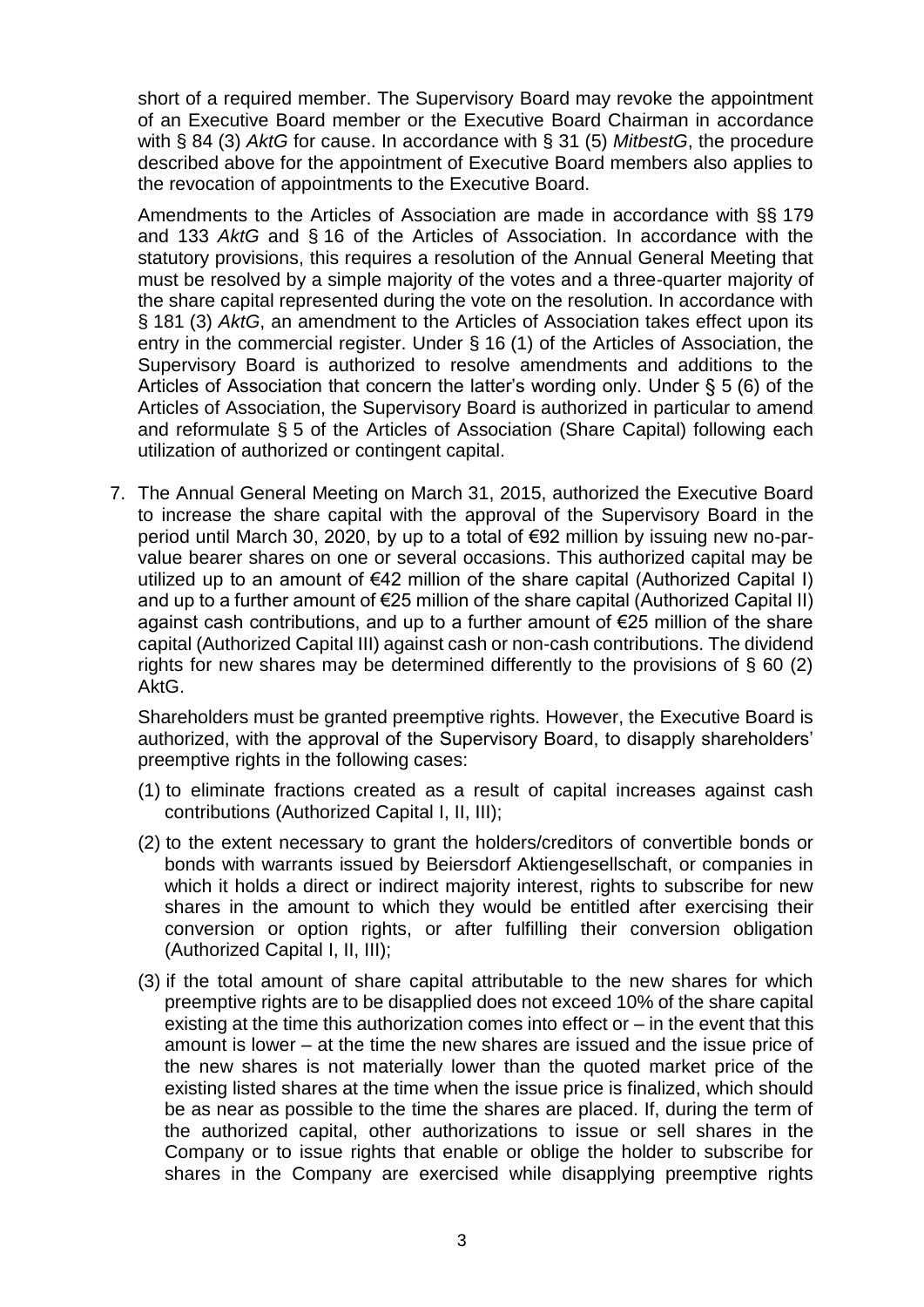pursuant to or in accordance with § 186 (3) sentence 4 *AktG*, this must be counted toward the above-mentioned 10% limit (Authorized Capital II);

(4) in the case of capital increases against non-cash contributions for the purpose of acquiring companies, business units of companies, or equity interests in companies (Authorized Capital III).

The Executive Board may only exercise the above authorizations to disapply preemptive rights to the extent that the total proportionate interest in the share capital attributable to the shares issued while disapplying preemptive rights does not exceed 20% of the share capital at the time these authorizations become effective or at the time these authorizations are exercised. If other authorizations to issue or sell shares in the Company or to issue rights that enable or oblige the holder to subscribe for shares in the Company are exercised while disapplying preemptive rights during the term of the authorized capital until such time as it is utilized, this must be counted towards the above-mentioned limit.

The Executive Board was also authorized to determine the further details of the capital increase and its implementation with the approval of the Supervisory Board.

In addition, the Annual General Meeting on March 31, 2015, resolved to contingently increase the share capital by up to a total of €42 million, composed of up to 42 million no-par-value bearer shares. In accordance with the resolution by the Annual General Meeting, the contingent capital increase will be implemented only if:

- (1) the holders or creditors of conversion and/or option rights attached to convertible bonds and/or bonds with warrants issued in the period until March 30, 2020, by Beiersdorf Aktiengesellschaft, or companies in which it holds a direct or indirect majority interest, choose to exercise their conversion or option rights, or
- (2) the holders or creditors of convertible bonds giving rise to a conversion obligation issued in the period until March 30, 2020, by Beiersdorf Aktiengesellschaft, or companies in which it holds a direct or indirect majority interest, comply with such obligation,

and the contingent capital is required for this purpose in accordance with the terms and conditions of the bonds.

The new shares carry dividend rights from the beginning of the fiscal year in which they are created as a result of the exercise of conversion or option rights, or as a result of compliance with a conversion obligation.

The Executive Board was authorized to determine the further details of the implementation of a contingent capital increase.

No convertible bonds or bonds with warrants as described above have yet been issued.

The Annual General Meeting on March 31, 2015, also authorized the Company in accordance with § 71 (1) no. 8 *AktG* to purchase own shares in the total amount of up to 10% of the existing share capital in the period up to March 30, 2020. The shares shall be purchased via the stock exchange or via a public purchase offer addressed to all shareholders, or a public invitation to tender shares. The Annual General Meeting authorized the Executive Board to sell in whole or in part the own shares purchased on the basis of the above-mentioned or a prior authorization with the approval of the Supervisory Board while disapplying the shareholders' preemptive rights, including in a way other than via the stock exchange or via a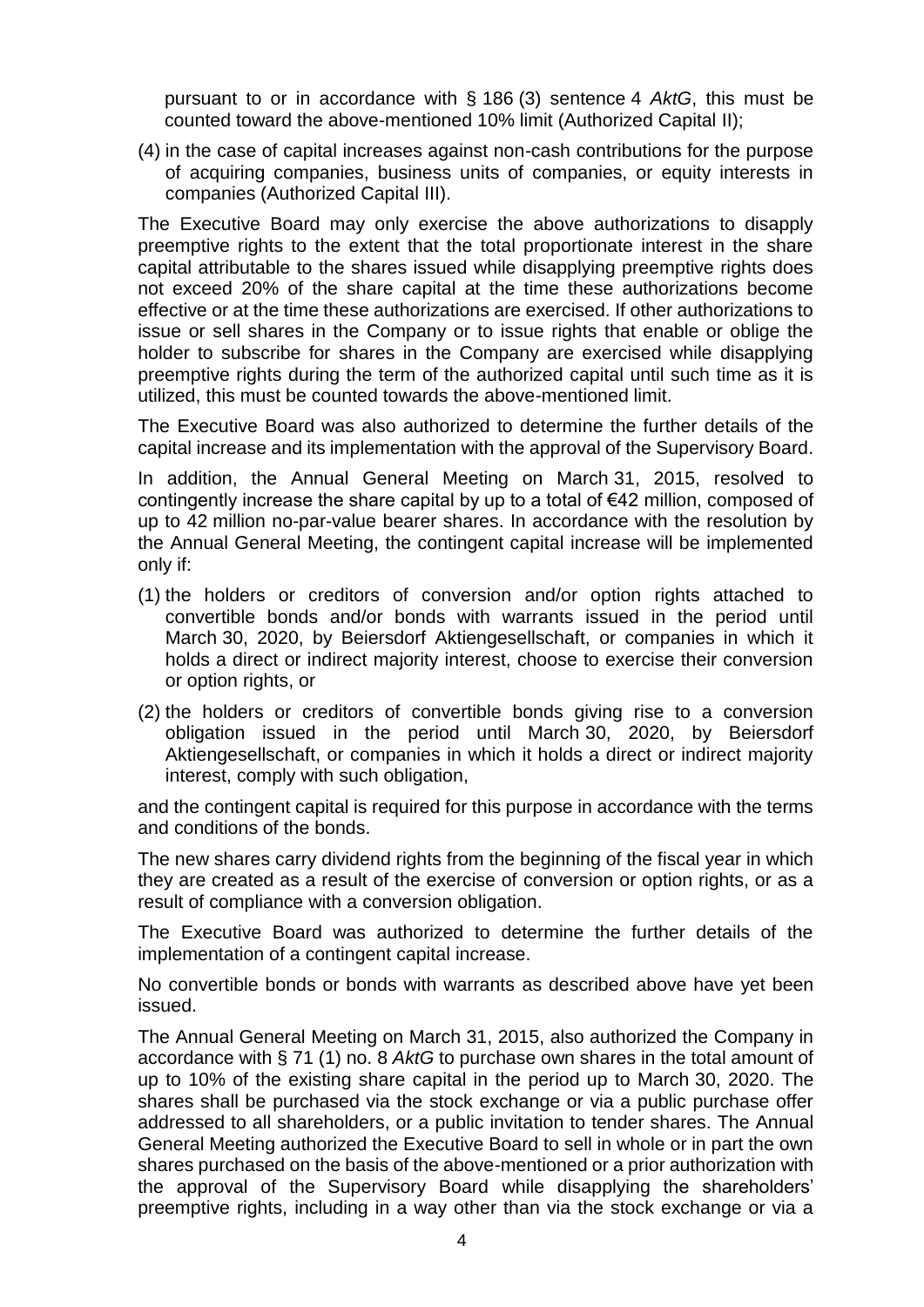purchase offer to all shareholders, to the extent that these shares are sold for cash at a price that does not fall materially below the market price of the same class of shares of the Company at the time of the sale. The Executive Board was also authorized to sell in whole or in part the own shares acquired in accordance with the above-mentioned or a previous authorization with the approval of the Supervisory Board against non-cash consideration while disapplying the preemptive rights of shareholders, particularly to utilize them as consideration or partial consideration in the context of a merger or the acquisition of companies, equity interests in companies (including increases in equity interests), or business units of companies. Moreover, the Executive Board is authorized, with the approval of the Supervisory Board, to utilize these own shares in whole or in part, while disapplying the preemptive rights of shareholders, in order to satisfy the subscription and/or conversion rights from convertible bonds and/or bonds with warrants issued by the Company or companies in which it holds a direct or indirect majority interest. The Executive Board is further authorized, in the event that own shares are sold to all shareholders, to disapply the preemptive rights of shareholders where this is necessary to eliminate any fractions that may arise. The Executive Board may only make use of the above authorizations to disapply preemptive rights when utilizing own shares to the extent that the total proportion of shares utilized without preemptive rights does not exceed 20% of the share capital either at the time of the resolution by the Annual General Meeting or at the time these authorizations are exercised. If, during the term of this authorization to utilize own shares, other authorizations to issue or sell shares in the Company or to issue rights that enable or oblige the holder to acquire shares in the Company are exercised while disapplying preemptive rights, this must be counted toward the above-mentioned limit. Finally, the Executive Board was authorized to retire the own shares acquired in accordance with the above-mentioned or a prior authorization with the approval of the Supervisory Board without requiring an additional resolution by the Annual General Meeting.

The creation of the authorized and contingent capital is intended to put the Company in the position of being able to react to growth opportunities and capital market situations quickly and flexibly. The authorization to purchase and utilize own shares enables the Company in particular to also offer shares of the Company to institutional or other investors and/or to expand the shareholder base of the Company, as well as to utilize the purchased own shares as consideration or partial consideration for the acquisition of companies, equity interests in companies (including increases in equity interests), or business units of companies, or as part of a merger, i.e. against non-cash consideration.

- 8. There are no material agreements of the Company that take effect in the event of a change of control following a takeover bid.
- 9. There are no compensation agreements entered into by the Company with the members of the Executive Board or employees for the event of a takeover bid.